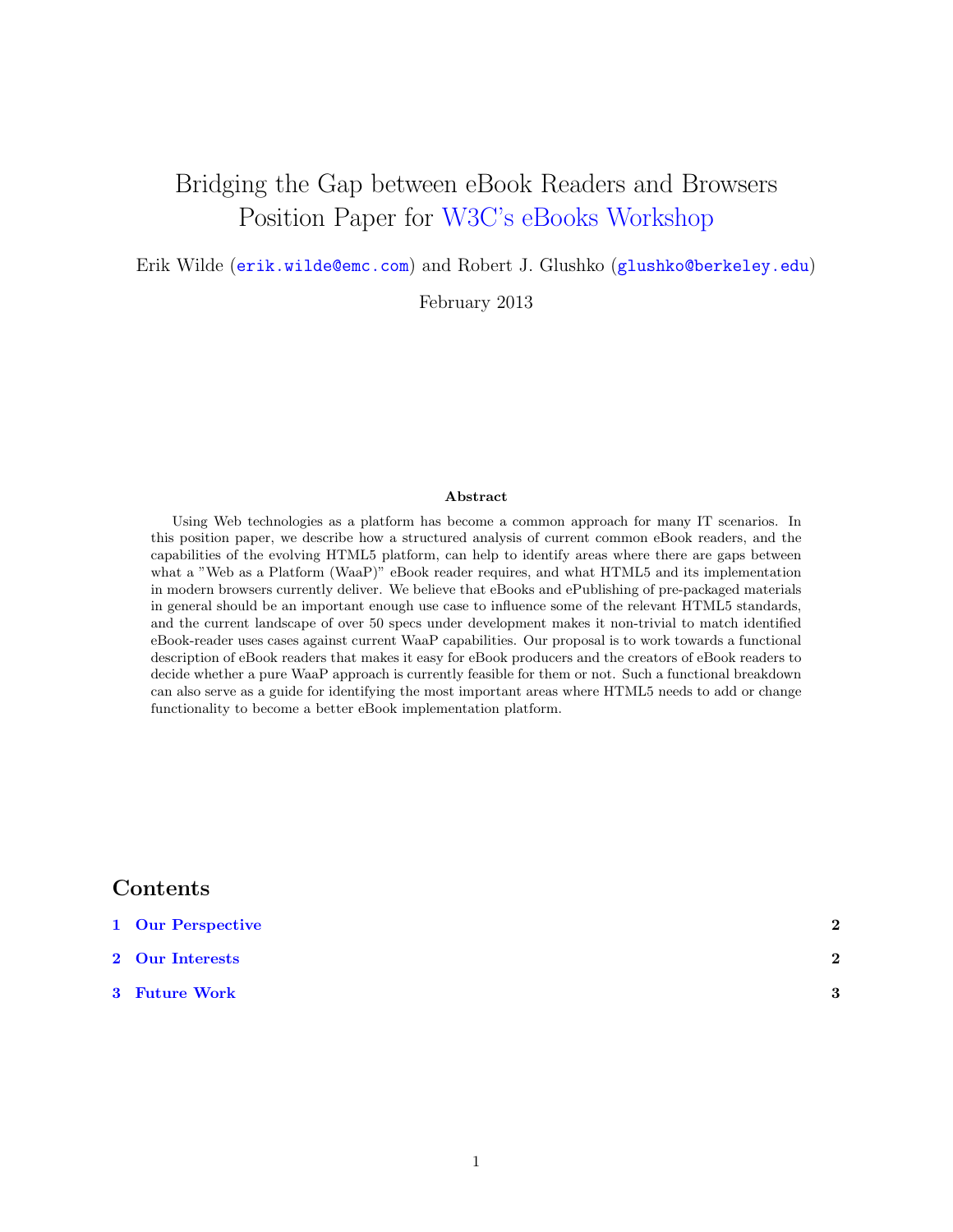#### <span id="page-1-0"></span>1 Our Perspective

The current landscape of eBook readers is using custom apps, with all the disadvantages that come with this delivery model. Part of the reason for this is that custom apps make it easier to build DRM-based solutions that, for example, plug into a platform's identity and payment model. These reasons are not very much based on technology, it's mostly a business decision to design eBook stores and readers in a way that creates a well-controlled environment. However, even in environment where these business reasons do not exist, delivering eBook content as Web apps is hard because any eBook platform needs to provide some fundamental functions such as storing potentially large user libraries locally, and providing an environment where these libraries are available in offline mode. Also, it often will be necessary to sync libraries across devices, so that a users have access to the same content on their laptops, tablets, and smartphones, without the need to necessarily to manually sync all individual platforms.

We believe that the current set of Web technologies looks promising, but still has limitations to it because most of the energy in the recent HTML5 developments have gone into improving the runtime environment for scripting, rather that into improving the Web as a information delivery platform. While approaches such as [HTML5 "Offline Web applications"](http://www.w3.org/TR/2011/WD-html5-20110525/offline.html#offline) [\[1\]](#page-2-0) clearly are required, the current approach very much centers around code delivery, and does not really look into how such a mechanism should be structured and controllable for delivery of large packaged content.<sup>1</sup>

Another interesting question from the Web perspective is that of annotation. For security reasons, sameorigin access policies apply to a variety of Web technologies. In the eBook space, however, providing content and adding in annotations from third parties can be an essential part of an eBook platform, for example when looking at scenarios of educational content, where the core content is an eBook, but the delivery model should be able to easily mix in additional content/comments from teachers and maybe even students. All these features of course heavily depend on how such a scenario is structured and implemented (are annotations pulled in on the server-side or the client-side, for example), but we believe that a structured look at features of current and desirable would help a lot to understand where current Web standards are sufficient, and where they may be lack features or functionality.

### 2 Our Interests

Our goal for the workshop is to create a systematic overview of current eBook environments, their features, and how these could be supported by current Web technologies. By presenting such an overview (starting from some popular eBook environments and an existing overview of the HTML5 landscape<sup>2</sup>), we believe that we can help eBooks in two ways:

- Content providers have a better starting point to understand how their publishing needs may or may not be met by current Web technologies. For some requirements, maybe it is possible to use libraries for frameworks, while for others, maybe Web technology is a limiting factor and certain publishing needs cannot be met at all. Such a starting point will help publishers to select Web technologies when possible, and thus should promote the use of Web-based eBooks.
- Technology providers (the W3C and browser manufacturers) can clearly see the possibilities and limitations of the current Web platform for ebooks, and thus it should become easier to identify pain points, and possible strategies when it comes to improving the Web as an eBook platform. While some features that are lacking are notoriously hard to tackle (such as a unified payment models or DRM in the browser), there may be other areas with better "bang for the buck", where for example one rather simple missing feature would enable a new class of applications to be supported, such as collaborative content revolving around eBooks as starting point.

We are currently working on educational content and face the real challenges of how to best author, package, and deliver en eBook that should become an open and easily accessible resource that can be

<sup>&</sup>lt;sup>1</sup>As an example, a *Quota API* [\[2\]](#page-2-0) was recently proposed, and might make it much easier for content-heavy Web apps to deliver UI/UX that allows users to meaningfully control local storage, instead of forcing them to go through browser configuration settings.

<sup>2</sup><http://dret.typepad.com/dretblog/html5-api-overview.html>